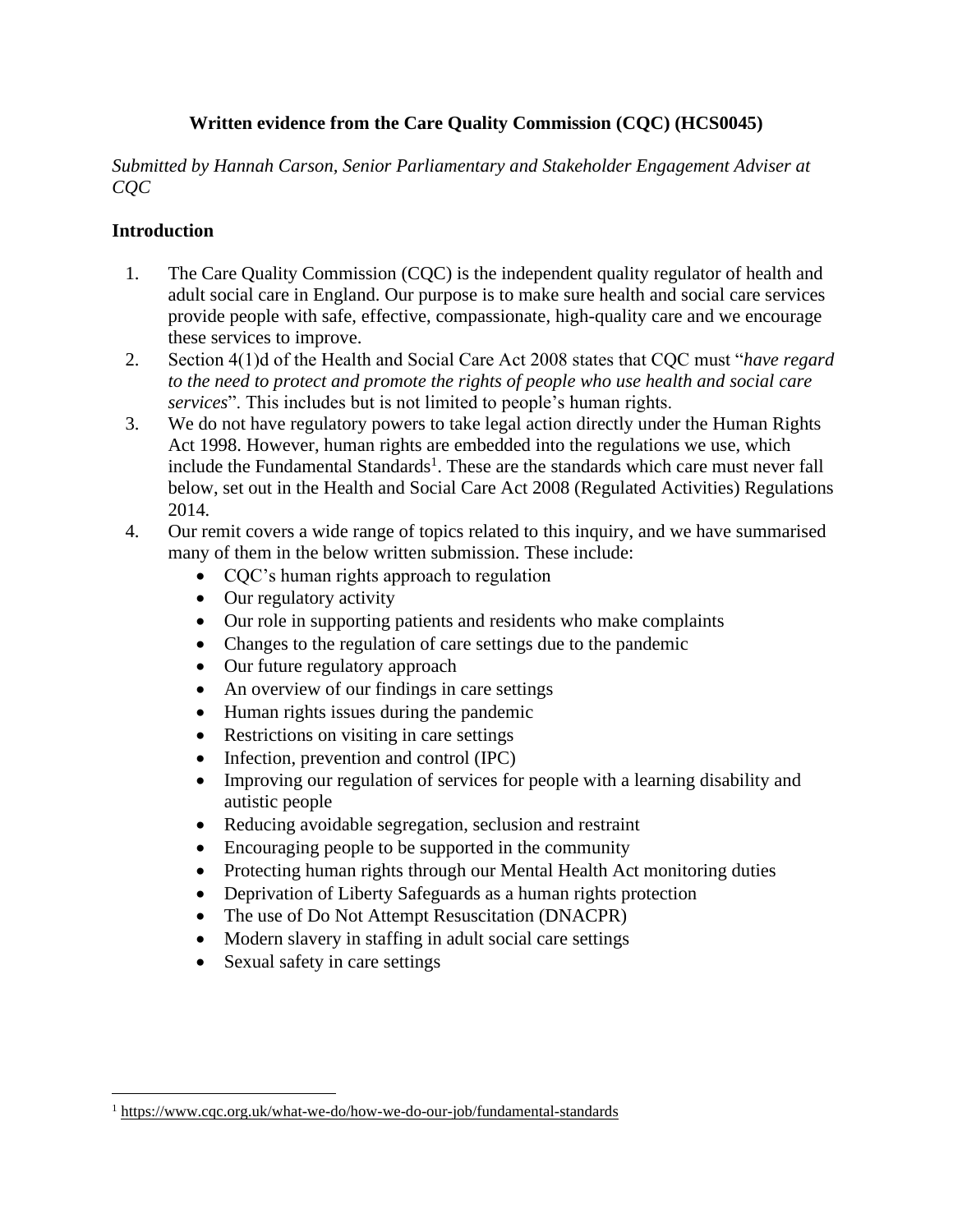## **CQC's human rights approach to regulation**

- 5. Human rights are at the heart of our approach to regulation. We first published our Human Rights approach to Regulation<sup>2</sup> in 2014, alongside our strategy "Raising standards, putting people first".
- 6. Through our enforcement powers as set out in the Health and Social Care Act 2008 (Regulated Activities) Regulations 2014, we consider enforcement action if services do not meet the Fundamental Standards.
- 7. As part of our regulatory decision-making process, when there is a breach of our regulations, we consider whether there was an infringement of any person's rights or welfare or reduction in their quality of life. Where appropriate this includes consideration of a potential infringement of a person's human rights.
- 8. We make a safeguarding referral to the relevant local safeguarding authority if we believe abuse or neglect is occurring, or there is a risk of serious or significant harm to a person or people and we are the first organisation to become aware of this information.
- 9. If there is a situation where we think the Equality and Human Rights Commission (EHRC) has more suitable regulatory powers to address the issue, we use our Memorandum of Understanding<sup>3</sup> with the EHRC. This enables both ourselves and the EHRC to share information and refer cases where the other regulator has more suitable regulatory powers.
- 10. In 2019 we reviewed<sup>4</sup> our human rights approach to support improvement of our regulatory model and adapt to significant changes in the way that health and adult social care services are delivered.
- 11. We have made good progress in embedding human rights into our assessment framework and the tools that inspectors use. We have also delivered a major learning programme on human rights for all inspection staff and developed an Equality and Human Rights Network for our staff, which has over 500 members.
- 12. We have used our equality objectives<sup>5</sup> to develop work which protects the human rights of specific groups of people, for example how we consider care quality for people with a learning disability using acute hospital services and on how providers meet the NHS Accessible Information Standard.

# **Our regulatory activity**

13. Human rights issues are embedded throughout our assessment framework and regulations, rather than being assessed separately. As human rights form a significant part of the enforcement action we take, for example addressing breaches of regulations on staffing or good governance could have a preventative or actual impact on human rights, it is not possible to separate out the enforcement action we have taken in response to human rights issues.

<sup>2</sup> <https://www.cqc.org.uk/guidance-providers/all-services/our-human-rights-approach>

<sup>3</sup> [https://www.cqc.org.uk/about-us/our-partnerships/memorandum-understanding-equality-human-rights](https://www.cqc.org.uk/about-us/our-partnerships/memorandum-understanding-equality-human-rights-commission-ehrc)[commission-ehrc](https://www.cqc.org.uk/about-us/our-partnerships/memorandum-understanding-equality-human-rights-commission-ehrc) 4

[https://www.cqc.org.uk/sites/default/files/20200922\\_Our\\_human\\_rights\\_approach\\_post\\_consultation\\_document\\_FI](https://www.cqc.org.uk/sites/default/files/20200922_Our_human_rights_approach_post_consultation_document_FINAL_WEB_accessible.pdf) [NAL\\_WEB\\_accessible.pdf](https://www.cqc.org.uk/sites/default/files/20200922_Our_human_rights_approach_post_consultation_document_FINAL_WEB_accessible.pdf)

<sup>5</sup> <https://www.cqc.org.uk/about-us/our-strategy-plans/our-equality-objectives-2021-2025>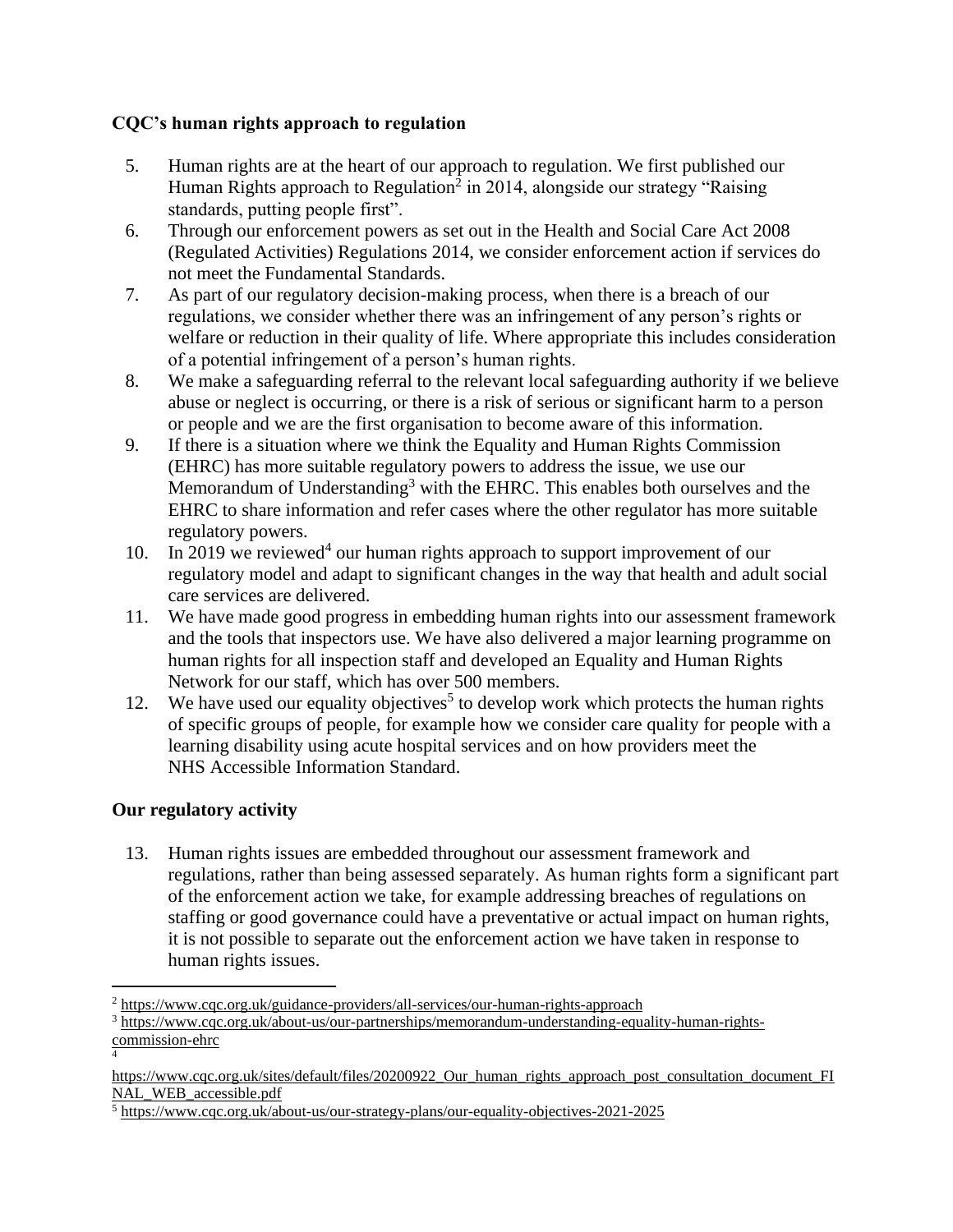- 14. In the last year where we have published figures  $(2019/2020)^6$  we carried out more than 16,000 inspections across all sectors. This includes our public commitment to re-inspect services based on their inspection rating, as well as inspection of newly registered services and those that we inspected due to intelligence we receive.
- 15. On re-inspection a total of 2,332 services improved their ratings from inadequate or requires improvement. 79% of the services that we re-inspected, and were previously rated inadequate, improved, compared with 74% in 2018/19. We continue to have regular conversations with key stakeholders, which includes inspection outcomes, risks identified and ongoing monitoring.
- 16. We use safeguarding alerts to quickly inform local authorities of the most urgent and serious information of concern that we receive. In 2019/20, 96% of alerts were referred within one day, just ahead of our target of 95%.
- 17. When we took urgent enforcement, 75% were served within three days against our KPI target of 70%.
- 18. We record enforcement activity by regulated activities, rather than by locations. This means that there may be more than one record of enforcement activity for a regulatory breach in a particular service. For adult social care services, in 2019-2020 we recorded 7,156 regulatory actions, the majority of these actions (6,097) were requirement notices, but we also issued 521 warning notices, took 367 civil enforcement actions and 171 criminal enforcement actions in relation to regulated activities. In 2020-2021, the volume of inspections was lower as we varied our activity types in response to the pandemic, with a total of 2,612 regulatory actions of which 2,083 were requirement notices, 275 warning notices, 242 civil enforcement actions and 12 criminal enforcement actions.
- 19. Our data for hospitals covers both NHS and independent hospitals providing acute, mental health and community-based healthcare. In hospitals, in 2019-2020 we recorded 1,363 actions in total, of which 1,186 were requirement notices, 72 were warning notices, 78 were civil enforcement actions and 26 were criminal enforcement actions. In 2020- 2021 we recorded 443 actions of which 307 were requirement notices, 47 were warning notices, 82 were civil enforcement actions and 7 were criminal enforcement actions.

## **Our role in supporting patients and residents who make complaints**

- 20. We can investigate complaints when people are sectioned under the Mental Health Act 1983 (MHA) but do not have the remit to investigate or resolve individual complaints where people experience or know about poor care not related to the MHA. This is the role of providers and the ombudsmen.
- 21. However, concerns raised by people using services, their families and friends, and staff working in services all provide vital information that helps us to understand the quality of care. We also use positive experiences to highlight and share examples of good and outstanding care.
- 22. Feedback from people who share their experience is used in many ways, including to help us decide when to inspect a service, to raise concerns with providers and seek a response, and to help shape our lines of enquiry before an inspection.

<sup>6</sup> Care Quality Commission (2021) care Quality Commission Annual Report 2019-2020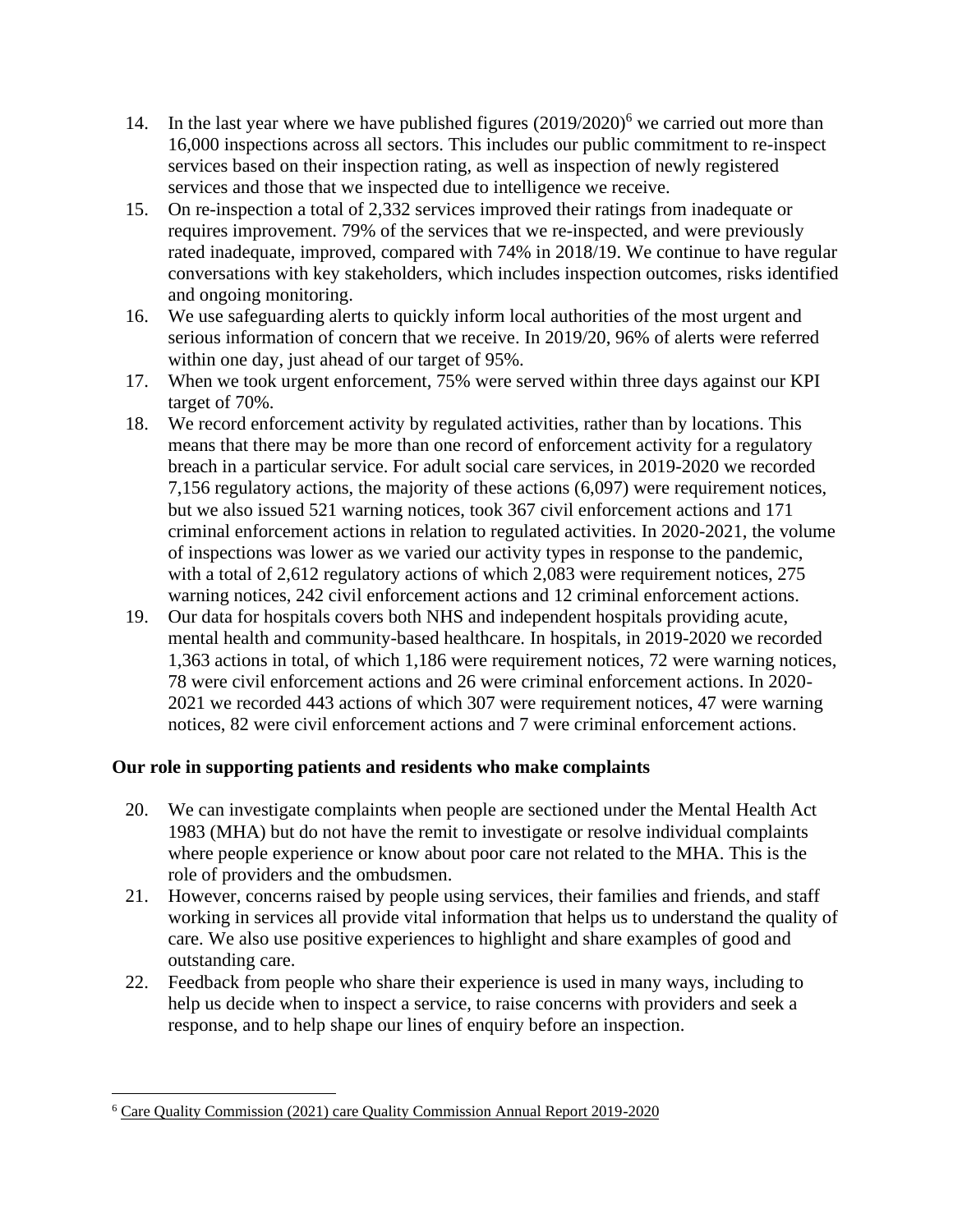## Give Feedback on Care

- 23. We launched our updated Give Feedback on Care (GFOC) service in January 2020, to capture information about people's experiences of the care services they or their loved ones use or that they have experience of through their work. People can give feedback on the phone or online.
- 24. The new service was designed around the needs of users and a full accessibility audit (carried out by the Digital Accessibility Centre) was completed, which involves testing by people with physical, sensory and mental impairments.
- 25. Concerns raised by people who use health and social care services and their families will be considered earlier in CQC regulatory processes, along with a strengthening of our engagement with advocates for people who use services.
- 26. We have had a 75% increase in contacts from the public via Give Feedback on Care in the period April-August 2021 compared to the same period in 2020.
- 27. We have also seen a 17.7% increase in concerns raised with us by staff this year (2021) as compared to last year (April to September).
- 28. We use these concerns and others to help inform inspections. In September 2021, of those inspections that have a recorded risk trigger (not regulatory history), 53% are triggered by information of concern.
- 29. We run public behaviour change campaigns to encourage and enable people to share their experiences of care direct with CQC through our GFOC channels. Our 2020/2021 campaign – Because We All Care was delivered in partnership with Healthwatch, the consumer champion for health and social care, with support from health and social care charities representing people who use services, providers of services and commissioners.
- 30. In addition to our time-specific behaviour change campaigns, we have also partnered with a small number of national charities who hear from and have direct trusted reach to some of the key populations we wish to hear from. These partnerships are known as Tell us about your care partners and involve Disability Rights UK, Relatives and Residents Association, Mind, Carers UK and Patients Association.

## Complaints about providers

31. How well health and social care providers identify, receive, record, handle and respond to complaints is within the remit of our regulation, under Regulation 16 of the Health and Social Care Act 2008 (Regulated Activities) Regulations 2014<sup>7</sup>. This is also incorporated into our assessment frameworks that inspectors use to rate services.

## Role of the Ombudsmen

- 32. Beyond that set out above, we do not have the remit to investigate individual complaints on people's behalf. Where an individual complaint can't be resolved with the provider, the Local Government and Social Care Ombudsmen (LGSCO) has a role in reviewing certain types of complaints.
- 33. LGSCO looks at individual complaints about councils, all adult social care providers (including care homes and home care agencies) and some other organisations providing

<sup>7</sup> <https://www.cqc.org.uk/guidance-providers/regulations-enforcement/regulation-16-receiving-acting-complaints>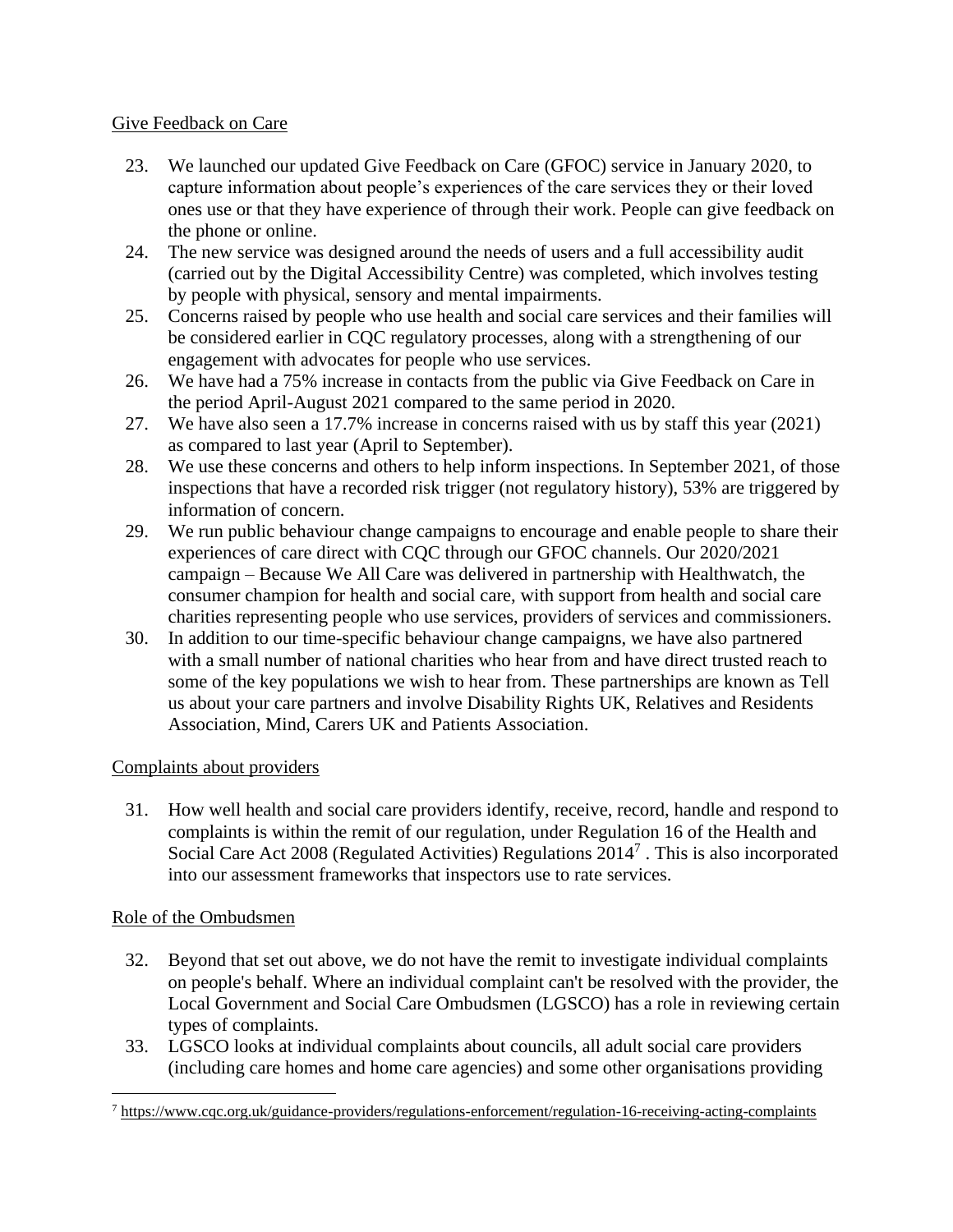local public services. They make decisions and recommendations on complaints they investigate but do not have legal powers to force organisations to follow these recommendations.

## **Changes to the regulation of care settings due to the pandemic**

- 34. In response to the pandemic we suspended our routine activity. This was to limit the risk of transmission of COVID-19 and to enable providers to focus on care delivery during the unprecedented challenges of the pandemic. We continued to cross the threshold where we were concerned about the safety of people using services.
- 35. In parallel we made real progress in our ability to monitor services. The introduction of the emergency support framework gave us a structured way to have conversations with providers to help monitor risk and support them during the pandemic. We built on this with our transitional monitoring approach (TMA). The TMA app will soon be integrated into the regulatory platform. This will become the one-stop-shop for all inspector activity. We are now moving out of transition and evolving our approach again.
- 36. Since May 2020, we have carried out online monitoring calls to provide support to providers during the pandemic and to help assess risk of poor care, that might require further regulatory action. Overall, up to 24 October 2021 we have carried out 19,553 calls to adult social care services, 2,887 calls to hospitals and 4,080 calls to primary medical services.
- 37. These conversations include questions that focus on how providers protect people from abuse, ensure that any restrictions imposed on people meet best practice standards and legal requirements and how families are involved in people's care and treatment. We also include people's experience of care.
- 38. We gather people's experience of care through multiple channels, for example through feedback we receive directly from people who contact us or through contact we make with people to seek their views. It also includes a review where appropriate, of notifications the provider must make to us about specific events in their service and other information we hold.
- 39. Our Experts by Experience<sup>8</sup> are members of the public from diverse backgrounds who play a vital role in our regulation of health and care services. They bring their personal knowledge and experience of services to help us with our inspections and other key aspects of our work. Experts by Experience talk with people who are using services and their carers during inspections. This helps inspectors to assess and rate the quality of care being provided. We are currently evaluating the results of a pilot study in which we used Experts by Experience to make targeted telephone calls to family members of people who live in care homes. In these calls the Experts by Experience used a series of prompts to explore these family members' experiences of care home visits.
- 40. Where concerns are identified we may take further regulatory action, including an inspection.
- 41. In our regulation of Adult Social Care, questions which cannot be resolved by an inspector can be escalated to the Adult Social Care transitional response panel. These were often enquiries from providers but also from people using services or their families.

<sup>8</sup> <https://www.cqc.org.uk/about-us/jobs/experts-experience>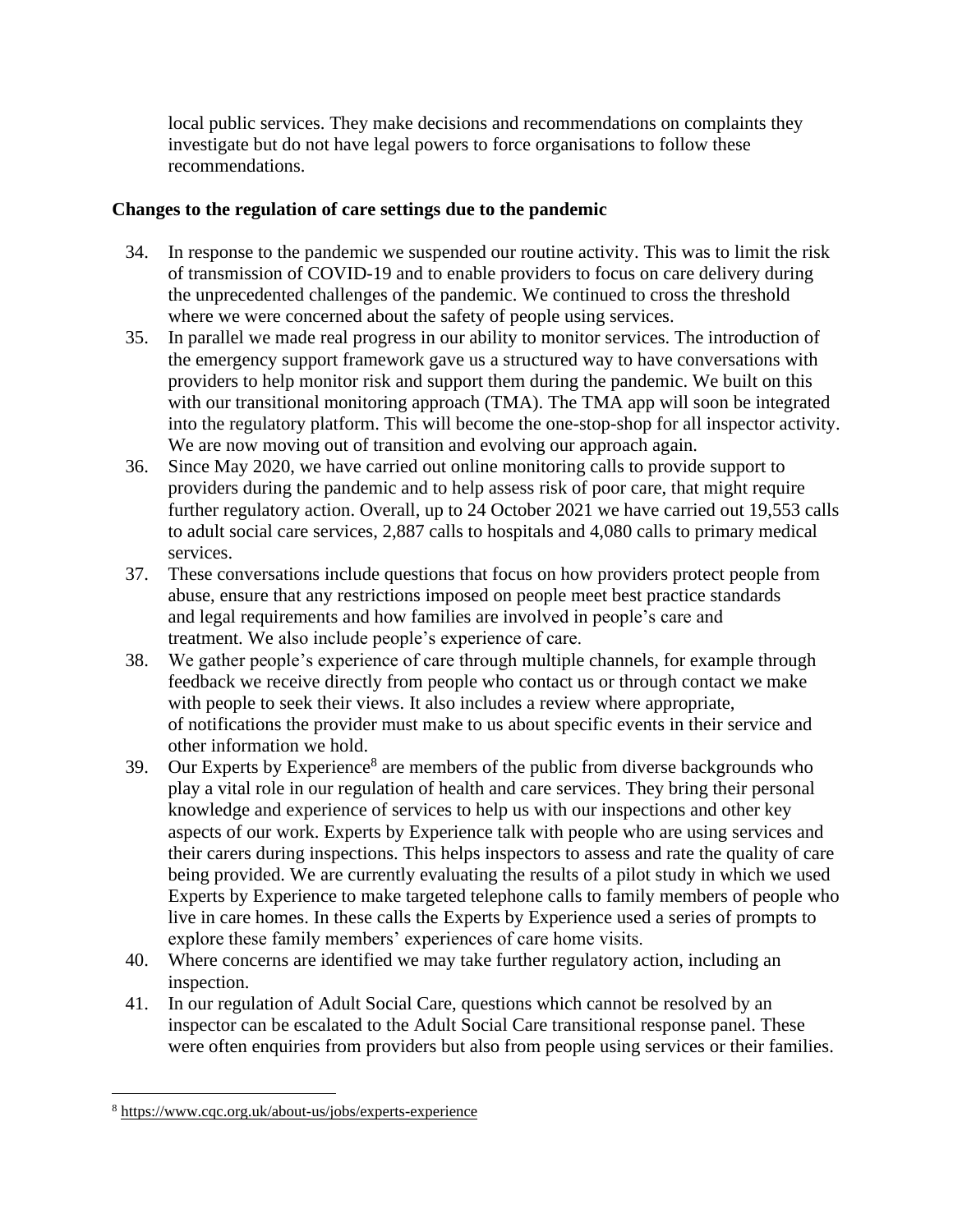- 42. Between March 2020 and October 2021, 2,351 questions were escalated to the panel and the responses published internally so they could be used as a source of reference.
- 43. A key terms search analysis of the panel log shows that the most common human rights issues that we responded to were concerns about disproportionate visiting restrictions (including from providers about national guidance), application of Deprivation of Liberty Safeguards and, less frequently, concerns about DNACPR decisions being made without consultation with the person.
- 44. We considered every single query and followed up. We responded using current available guidance, such as the DHSC Ethical framework for decision making<sup>9</sup> and, where necessary, with reference to human rights principles such as least restriction to achieve a legitimate aim.

## **Our future regulatory approach**

- 45. We are currently developing our future regulatory approach, which will be based on a single assessment framework that covers all health and social care services. The new single assessment framework remains underpinned by the Fundamental Standards, with a strong emphasis on providers ensuring that the human rights of people using services are upheld. It also includes specific projects aimed at embedding human rights into regulation for learning disability services.
- 46. We will improve how we hear the voices and experiences of people using the services we regulate, including a focus on reaching out to those at risk of human rights breaches. This commitment is set out in our strategy published in May 2021.
- 47. Poor experience and outcomes from care are likely to engage human rights breaches. The strategy also contains a cross cutting ambition to tackle inequalities and further details about how our action to hear from people more likely to have poor access, experience and outcomes from care is given in our Equality Objectives, published in July  $2021^{10}$ .
- 48. We are now reviewing our response to the pandemic in order to learn lessons and support our programme of improving and transforming the way we regulate services. This work considers how we have protected people's human rights – including, but not limited to the role of our COVID-19 Equality and Human Rights Impact Assessments<sup>11</sup>.
- 49. Our new strategy is also built on these principles and learning to date. There is a commitment to reaching out to people who are most likely to have their human rights breached and to including human rights when we look at our safety theme in the strategy. There is an Equality and Human Rights Impact Assessment<sup>12</sup> of the strategy which will help us to ensure that equality and human rights are central to our future development as a regulator.

<sup>9</sup> [Responding to COVID-19: the ethical framework for adult social care -](https://www.gov.uk/government/publications/covid-19-ethical-framework-for-adult-social-care/responding-to-covid-19-the-ethical-framework-for-adult-social-care) GOV.UK (www.gov.uk)

<sup>&</sup>lt;sup>10</sup> [https://www.cqc.org.uk/about-us/our-strategy-plans/new-strategy-changing-world-health-social-care-cqcs](https://www.cqc.org.uk/about-us/our-strategy-plans/new-strategy-changing-world-health-social-care-cqcs-strategy-2021)[strategy-2021](https://www.cqc.org.uk/about-us/our-strategy-plans/new-strategy-changing-world-health-social-care-cqcs-strategy-2021)

<sup>11</sup> [https://www.cqc.org.uk/about-us/equality-human-rights/coronavirus-regulatory-response-equality-impact](https://www.cqc.org.uk/about-us/equality-human-rights/coronavirus-regulatory-response-equality-impact-assessment)[assessment](https://www.cqc.org.uk/about-us/equality-human-rights/coronavirus-regulatory-response-equality-impact-assessment)

<sup>12</sup> <https://www.cqc.org.uk/about-us/accessibility/cqc%E2%80%99s-strategy-2021-equality-impact-assessment>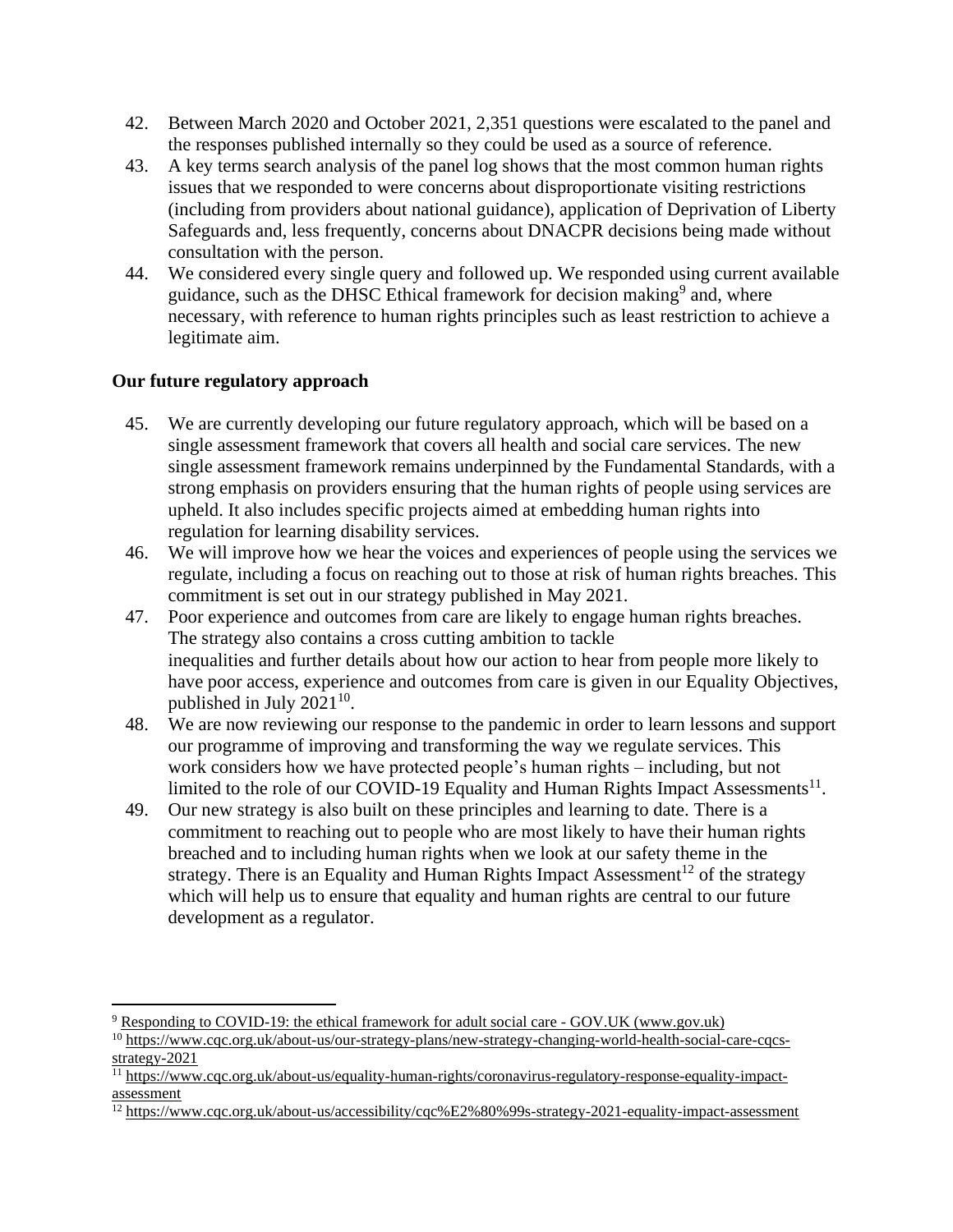#### Health and Care Bill

- 50. The Health and Care Bill sets out a new duty for us to assess how local authorities are meeting their social care duties, and a proposed role for us in reviewing Integrated Care Systems.
- 51. We are working with people who draw on care and other stakeholders to develop our approach and to ensure that the promotion of people's human rights remains a central theme.

#### **An overview of our findings in care settings**

- 52. The pandemic has been intensely damaging for some people who use health and social care services, and many struggled to get the care they need. Unless consideration of human rights principles is built into decision making at every level, then it is less likely that human rights will be upheld during times of pressure.
- 53. For an organisational approach to protecting and respecting human rights to be successful, there has to be a skilled and motivated workforce, with good training in person-centred care and human rights. Individuals need the attitude, knowledge, skills and confidence to protect human rights.
- 54. There also must be good leadership, including oversight of how human rights are being upheld in practice for people. This applies to both providers and commissioners of care.
- 55. These issues cannot be seen in isolation from the wide scale challenges in health and social care – especially that the workforce is exhausted and depleted.
- 56. In our 2021 State of Care report<sup>13</sup>, we express the need for urgent action to tackle staffing issues and the increased pressures and stresses caused by staff shortages, especially as we approach winter.
- 57. Monthly data from information submitted to us by providers of residential care shows their staff vacancy rate increasing steadily from 6.0% in April 2021 to 10.2% in September 2021.
- 58. The £5.4 billion of government investment, with £500 million committed to support the adult social care workforce is welcome. However if the funding for social care is to have any impact, there must be a sharp focus on developing a clearly defined career pathway for social care staff – linked to training and supported by consistent investment, higher overall levels of pay to increase the competitiveness of the market, and good terms and conditions to ensure employers can attract and retain the right people. A new deal for the care workforce needs to be developed. This should consider recruitment and retention, training, pay and rewards, the professionalisation of the workforce, and workforce resilience.
- 59. Health and social care staff are exhausted, and the workforce is depleted. They have worked tirelessly in times of sustained pressure to help those who needed care. The negative impact of this way of working, including anxiety, stress and burnout, cannot be underestimated. They need support to work differently, without which there could be implications for the quality of care including whether people's human rights are upheld in care settings.

<sup>&</sup>lt;sup>13</sup> [https://www.cqc.org.uk/sites/default/files/20211021\\_stateofcare2021\\_print.pdf](https://www.cqc.org.uk/sites/default/files/20211021_stateofcare2021_print.pdf)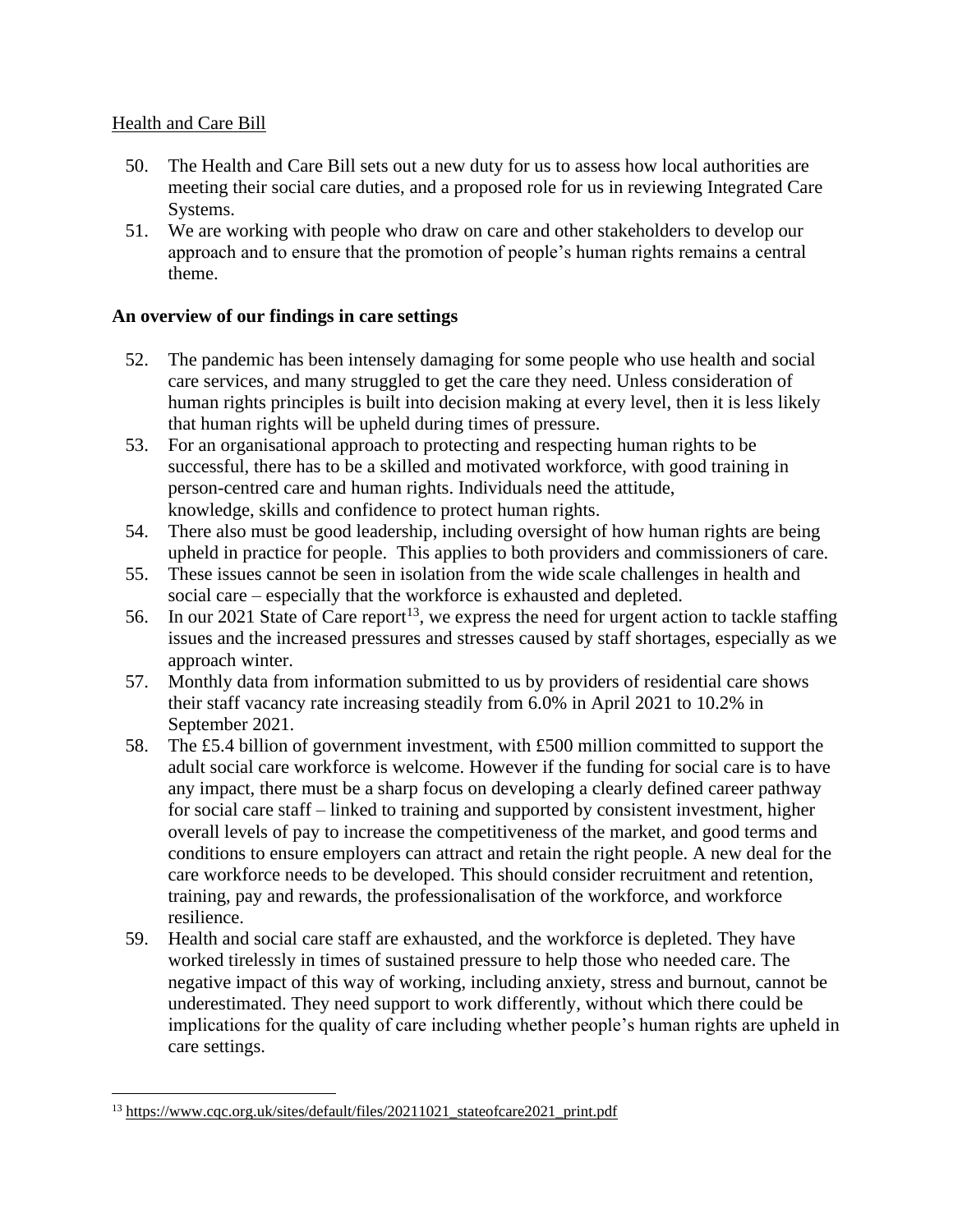#### **Human rights issues as a result of the pandemic**

- 60. We issued several guidance statements when we became aware of increasing human rights risks during the pandemic, such as our statements on DNACPR decisions $^{14}$ , on access to hospital care and treatment for older and disabled people<sup>15</sup> and on care home visiting<sup>16</sup>.
- 61. We also supported adult social care providers with guidance on culturally appropriate care<sup>17</sup> due to the increased risks that people's cultural needs would not be met with less family or community contact. Where there was evidence of increased risk, we also built this into our monitoring of services during the pandemic, including through our Mental Health Act monitoring activity. Additionally, we shared instances of good practice picked up through adult social care inspections to provide examples of services that are proactive in providing care that respects people's culture.

#### **Restrictions on visiting in care settings**

- 62. An awful consequence of the pandemic, particularly during its height, has been the separation of families and carers from their loved ones. Visiting is a central part of care home life. It is crucially important for maintaining the health, wellbeing and quality of life of residents.
- 63. Although the measures that have caused this separation were introduced to keep people safe, this does not reduce the impact on people's wellbeing – both for those using health and care services as well as those who love and care for them. This means that providers need to balance competing human rights.
- 64. We have previously submitted evidence to the Committee on visitors to care homes during the pandemic. $18$
- 65. We have taken decisive action throughout the pandemic to help keep people safe in care settings, and making absolutely clear to providers that blanket approaches to visiting are unacceptable and may trigger an inspection. We have been clear throughout the pandemic that the individual must be at the centre of decisions around visiting. We expect providers to follow government guidance on visiting where people are entitled to have designated visitors, and where we are made aware that this is not happening we follow up with the provider and inspect if we consider that there is risk. Where we have any evidence that this is not happening, we will continue to take action.
- 66. We continue to monitor information where there are concerns about blanket bans. Concerns have been raised with us about 51 potential blanket bans, 16 of which have been raised in the last 6 months. The last concern we received in relation to visiting bans was raised in September  $2021^{19}$ . We have taken action in every case, including following up with providers, inspecting, raising safeguarding alerts where applicable and following up with local authorities.

<sup>14</sup> <https://www.cqc.org.uk/news/stories/joint-statement-advance-care-planning>

<sup>15</sup> [https://www.cqc.org.uk/guidance-providers/adult-social-care/access-hospital-care-treatment-older-disabled](https://www.cqc.org.uk/guidance-providers/adult-social-care/access-hospital-care-treatment-older-disabled-people-living)[people-living](https://www.cqc.org.uk/guidance-providers/adult-social-care/access-hospital-care-treatment-older-disabled-people-living)

<sup>&</sup>lt;sup>16</sup> <https://www.cqc.org.uk/news/stories/rights-individual-must-be-paramount-when-deciding-visiting-plans>

<sup>17</sup> <https://www.cqc.org.uk/guidance-providers/adult-social-care/culturally-appropriate-care>

<sup>18</sup> <https://committees.parliament.uk/publications/5977/documents/67715/default/>

<sup>&</sup>lt;sup>19</sup> Data correct as of 4 November 2021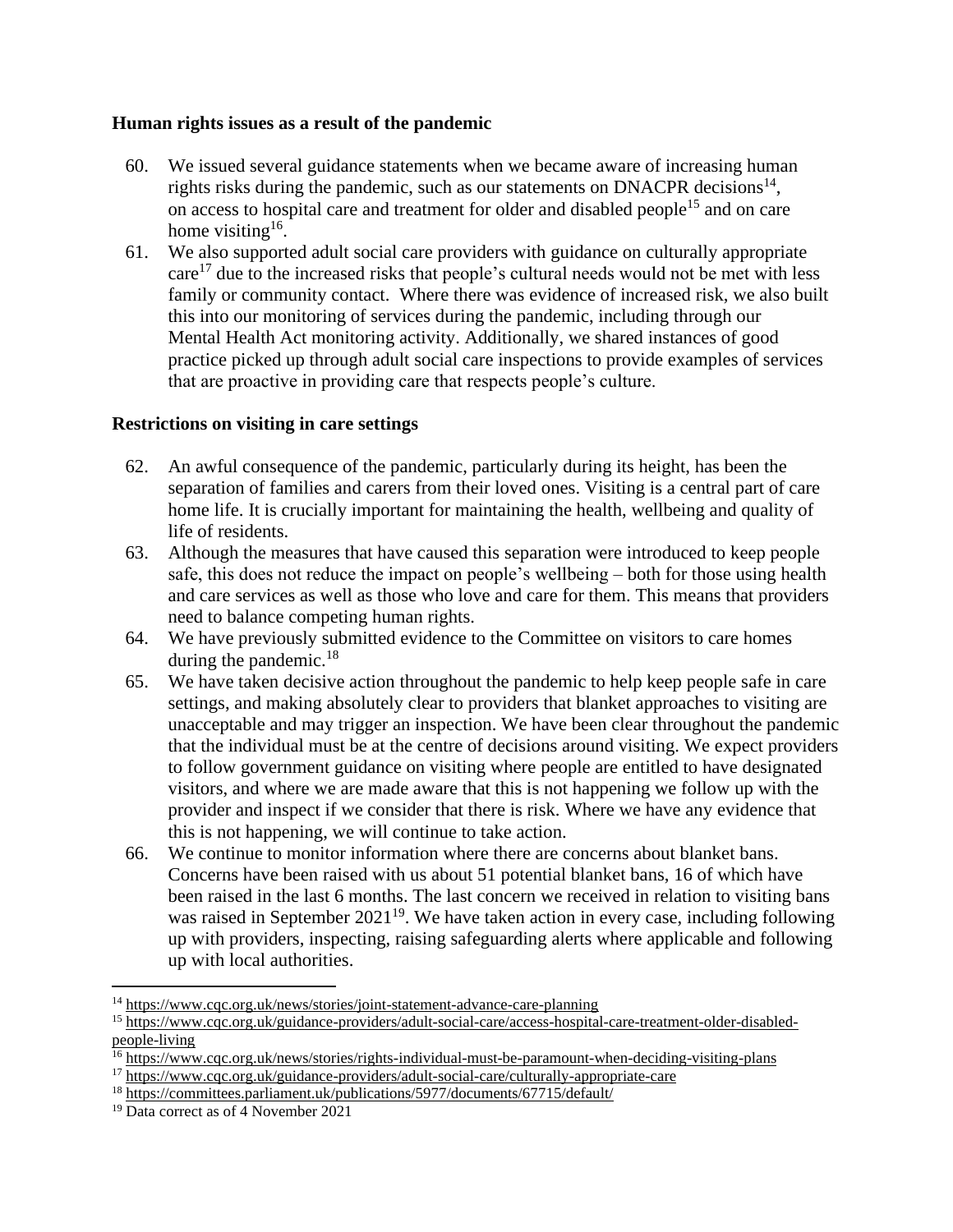- 67. Since the visiting guidance was amended on 8 March 2021, we have completed 2,348 care home inspections which included an Infection Prevention and Control review. 96.6% of these inspections confirmed that the care homes were enabling visiting to happen, and action was taken following the 79 inspections (3.4%) where we had outstanding concerns.<sup>20</sup>
- 68. Even before the pandemic, there were concerns raised in some circumstances about care homes not allowing visitors – usually barring particular visitors rather than a "blanket approach" to restricting visiting.
- 69. In 2016 we published information on visiting rights in care homes which we updated in  $2019^{21}$  to incorporate new guidance on consumer law.

# **Infection, prevention and control (IPC)**

- 70. IPC is an essential part of safety in care settings. It became even more important during the COVID-19 pandemic in protecting people using services and staff by preventing the spread of infection.
- 71. We have enhanced our approach when inspecting care homes to include a mandatory question, in our IPC tool for care homes, on whether the service is 'facilitating visits to people living at the home in accordance with current guidance'. We assess whether all types of visitors are prevented from catching and spreading infection.
- 72. The questions help us gather information about the service; where the strengths are and if there are any gaps or concerns about infection prevention and control. Where there are gaps, we aim to signpost the service to resources that could help.<sup>12</sup>
- 73. For each area, we state whether we are assured, somewhat assured or not assured by the provider of the service. We use the 'somewhat assured' judgement where there are minor issues we have identified with the provider. For example, where we have not taken regulatory action but have shared information with the people running the service to help them improve their handling of IPC.
- 74. During the period 24 July 2020 to 26 October 2021, there have been 6,638 IPC inspection forms completed. Of these, 89.2% (5,920) of services were assured or somewhat assured for all eight questions we look at. Of the completed forms, the visiting domain was assured or somewhat assured in 6,452 cases (97.2%).
- 75. In our State of Care Report this year, we report further on the way most care providers we have inspected have demonstrated that they have faced challenges relating to infection and prevention control well.

# **Improving our regulation of services for people with a learning disability and autistic people**

76. In our recently published State of Care report for 2020/21, we describe that a closed culture is 'a poor culture that can lead to harm, including human rights breaches such as abuse'. In these services, people are more likely to be at risk of deliberate or unintentional harm. This risk has been further exacerbated during the pandemic by more services becoming closed environments due to a lack of visitors, and from the potential

<sup>20</sup> Data up to 31 October 2021

<sup>&</sup>lt;sup>21</sup> https://www.cqc.org.uk/sites/default/files/20191017 visiting rights information 2019 update.pdf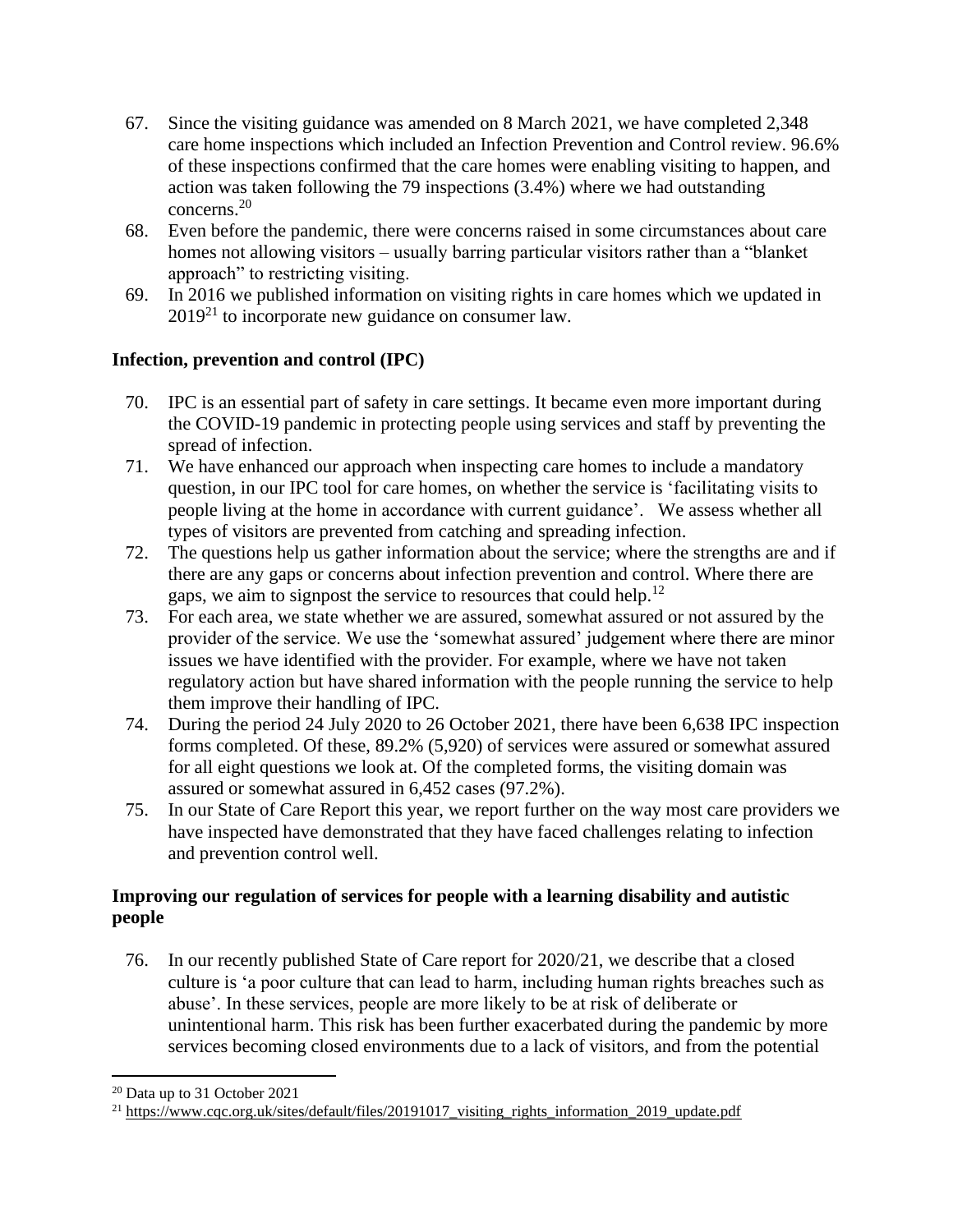impacts of staffing and management pressures. Our closed cultures guidance<sup>22</sup> extends beyond services for people with a learning disability and autistic people and applies to all services which might be a closed culture.

- 77. When we have concerns about a closed culture in a care setting, we use our closed cultures guidance to help ensure that we are able to assess the quality of care in the care setting. Fundamental to this approach is a focus on gathering the experiences of people using the service and their families. This guidance also has a more specific focus on identifying regulatory breaches which may infringe on any person's rights or welfare, including a potential infringement of a person's human rights.
- 78. We continue to take action against unsafe and dangerous care. Currently, 8 inpatient services for people with a learning disability and autistic people are rated inadequate and 19 as requires improvement, out of a total of 76 services.
- 79. We are improving the way we regulate services for people with a learning disability and autistic people to make sure they receive a good quality of care. As part of this, we have been working on and piloting an approach which is more in-depth and centered around people's experiences of care, to help us get to the heart of a culture of a service.
- 80. The key to this is specialist skills and increased observation. Some practical changes we have made include visiting services more regularly and at telling times, like handover periods, mealtimes, and evenings to better understand the whole culture of a service. It also includes spending more time speaking to people who use services and their families.
- 81. We have been trialing ways of ensuring we put people's experience at the heart of our inspections. This includes the 'Quality of Life tool', which looks at how well people with a learning disability or autistic people's care plans are delivered in practice.
- 82. The quality of life tool was developed in order to address recommendations from Glynis Murphy and recommendations in our restrictive practices review<sup>24</sup>. It was developed in collaboration with the University of Warwick and best practice in care planning for people with a learning disability and or autistic people.
- 83. The primary purpose of the tool is to improve our ability to consistently identify and take appropriate regulatory action in services that fail or are failing to meet the needs, aspirations and skills development of people with a learning disability and/or autistic people.
- 84. The quality of life tool has not replaced our published methodology for assessing and evaluating the performance of registered providers. The quality of life is a tool for inspectors to assist them in emphasising good and poor care in line with our published methodology.
- 85. In addition, we are trialing the use of 'Talking Mats'™ to support our interactions with people who have difficulty in expressing themselves verbally.
- 86. We have also developed and delivered training to all inspection staff on learning disabilities and autism, and the various types of communication tools that are used to support people to express themselves. This has included training on Makaton, British Sign Language and Picture Exchange Systems.

<sup>22</sup> <https://www.cqc.org.uk/guidance-providers/all-services/how-cqc-identifies-responds-closed-cultures> 23

<sup>&</sup>lt;sup>24</sup> <https://www.cqc.org.uk/publications/themed-work/rssreview>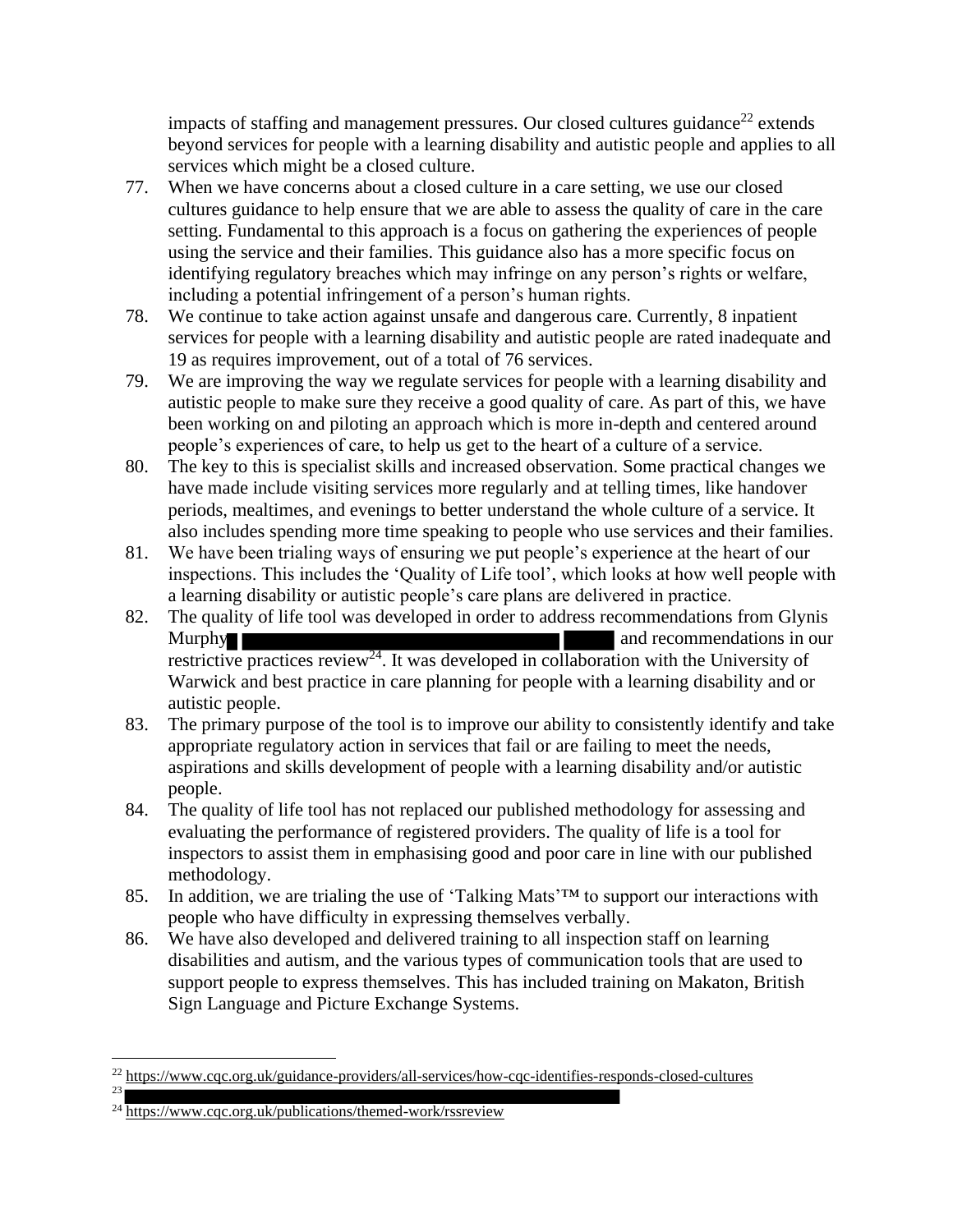87. We want to encourage providers to think more about supporting people to live their best lives when in a service.

## Providers using surveillance

- 88. The use of surveillance techniques, including CCTV in health and social care settings by providers is increasing. Although CQC does not have the authority or powers to regulate the use of CCTV by the provider, the use of CCTV can impact on people's liberties and human rights and CQC is required to comment on equality and human rights in health and social care.
- 89. We have introduced a new approach and guidance<sup>25</sup> on the providers use of surveillance/CCTV to ensure any surveillance is not used for anything other than the best interests of the people using the service. The guidance provides a framework and a level of knowledge to enable us to assess how people's human rights are protected when CCTV is used.
- 90. The guidance is supported by a site visit tool, enabling inspectors to ask key questions to identify lawful and appropriate use of surveillance.
- 91. CQC has the powers to view and seize surveillance recordings made by providers and where appropriate use these to support our regulatory functions, such as enforcement.

## **Reducing avoidable segregation, seclusion and restraint**

- 92. Restrictive practice is a human rights issue. In our 'Out of Sight Who Cares report?<sup>26</sup>, we found too many examples of undignified and inhumane care, in hospital and care settings where people were seen not as individuals but as a condition or a collection of negative behaviours. The response to this has often been to restrain, seclude or segregate them.
- 93. The report outlines recommendations for organisations across the health and social sector to progress in this area.
- 94. Where services have a good culture and staff are engaged, we have seen people leading their best lives. However, we have found:
	- that getting the right staff with the right skills has become increasingly difficult during the pandemic, resulting in people's needs not always being well met by staff who respect and value them.
	- cultures where restrictive practice is frequently used people are observed and followed rather than interacted with and given opportunities to develop skills and a meaningful life.
	- that some people have become stuck in services and are not able to move on to a community place.
	- some people have moved into care services during the pandemic without good planning and support, which has stopped them settling in – this is distressing for them and disruptive to others.

<sup>25</sup> <https://www.cqc.org.uk/guidance-providers/all-services/how-we-check-use-surveillance>

<sup>26</sup> <https://www.cqc.org.uk/publications/themed-work/rssreview>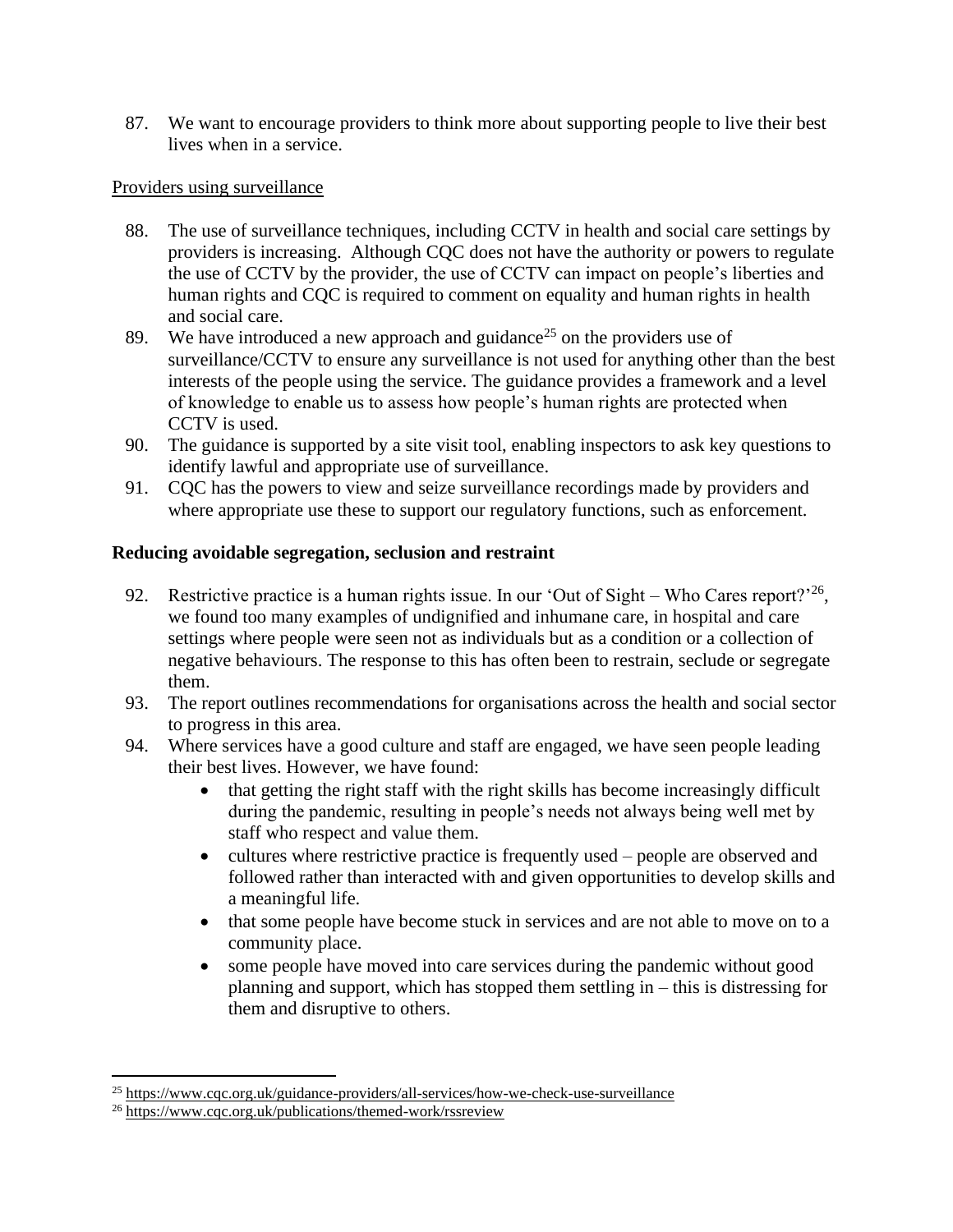- fewer face-to-face visits from families, commissioners, professionals and providers has made it more difficult to identify when closed cultures could be developing.
- that quality assurance systems, which check that good care happens around the clock, supported by every member of staff, has never been more important.
- 95. In winter 2021/22, we will publish a progress report on the 'Out of Sight- who cares?: Restraint, segregation and seclusion review' by reporting on progress and working with colleagues and external partners to engage, involve and ultimately ensure the recommendations in the report are actioned appropriately.
- 96. This work will help ensure that we drive through changes to meet the needs of people with mental health conditions, people with a learning disability and autistic people. It will help to ensure they have good quality of life, are able to receive the right support at the right time and ensure they are not subject to restrictive practices such as segregation, seclusion and unnecessary restraint.
- 97. The work will also help to drive forward the goals in the NHS Long Term Plan, including plans to increase community health provision.

## **Encouraging people to be supported in the community**

- 98. We know from national guidance that in the majority of instances, the community is the best place to care for people with a learning disability and/ or autistic people in a way that protects their human rights. If people have to stay in hospital this should be for the shortest period possible and to receive clearly defined specialist treatment.
- 99. We recently updated our policy which describes what we expect good care to look like for autistic people and people with a learning disability.
- 100. The guidance 'Right Support, Right Care, Right Culture'<sup>27</sup> says that people should be cared for on an individual basis, and have the choice to pick their care and support. They should be cared for as close to home as possible. It covers good care from registration through to inspection of a service. It is about ensuring people have the right model of care and are going into a service that meets their individual needs, whether that's in adult social care, a community service or a hospital.
- 101. We published the Home for Good report<sup>28</sup> in September 2021 which demonstrates through case studies that good community support can be provided for people with a learning disability, a mental health need and or autistic people.
- 102. The report finds that it is possible for people who have previously been in 'long-stay' mental health hospitals to live well in the community – with the right care in place.
- 103. Good quality housing provision needs to be expanded and this requires investment upfront, because people need to have the choice of accommodation and care provider to meet their specific needs so that their human rights are protected.
- 104. The report also finds that providers need to better collaborate with clinical and health professionals, and community teams and that family involvement in all aspects of service planning and delivery (where the person wants this) increases the chance of a good outcome.

<sup>27</sup> <https://www.cqc.org.uk/sites/default/files/20200929-900582-Right-support-right-care-right-culture-FINAL.pdf> <sup>28</sup> [https://www.cqc.org.uk/publications/themed-work/home-good-successful-community-support-people-learning-](https://www.cqc.org.uk/publications/themed-work/home-good-successful-community-support-people-learning-disability-mental)

[disability-mental](https://www.cqc.org.uk/publications/themed-work/home-good-successful-community-support-people-learning-disability-mental)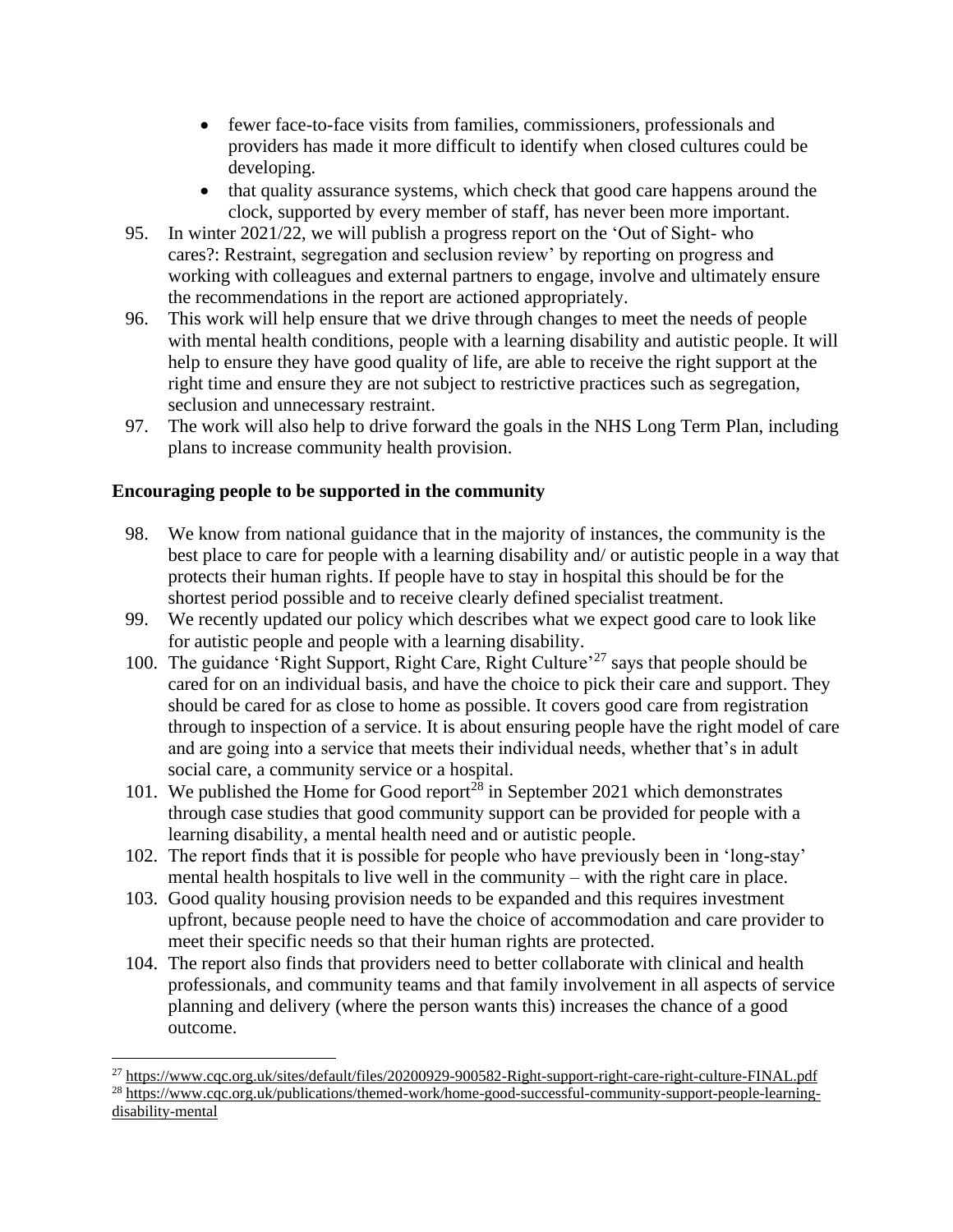## **Access to ICU/ITU treatment for disabled people during the pandemic**

- 105. During the early part of COVID-19, NICE updated guidelines for access to ICU/ITU treatment in a way which could have had an adverse impact on people with a learning disability and people with long term but stable physical impairments, such as cerebral palsy.
- 106. Upon reviewing the evidence, we identified concerns that the guidelines potentially excluded some disabled people from gaining access to the care they needed. We encouraged NICE to revise their guidelines which were subsequently amended.

## **Protecting human rights through our Mental Health Act monitoring duties**

- 107. We have a duty, under the Mental Health Act 1983 (MHA), to monitor how services exercise their powers and discharge their duties when patients are detained in hospital, subject to community treatment orders or guardianship. We do so primarily by visiting and interviewing people whose rights are restricted by the MHA, and we require actions from providers when we find issues or concerns.
- 108. We also have duties to review and powers to investigate MHA complaints raised by or on behalf of individuals, and to provide a Second Opinion Appointed Doctor Service (SOAD) to review or certify treatment. In 2020/21, SOADs provided second opinions for 14,146 patients with 30% resulting in some change to the treatment plan.
- 109. In addition, we act as the primary National Preventive Mechanism<sup>29</sup> (NPM) for England in relation to mental health detention. The NPM coordinates across the four nations of the UK to focus attention on practices in detention that could amount to illtreatment, and works to ensure its own approaches are consistent with international standards for independent detention monitoring.
- 110. In 2020/21, we received 2,280 MHA enquiries, mostly from people who use services and carers, the majority by telephone. We opened only seven of these to be investigated as complaints $30$ .
- 111. Most enquiries are resolved through provision of information or signposting to local complaints procedures. We undertake a small number of complaints investigations each year, usually where local complaints procedures have been exhausted and we feel that intervention may resolve the complainant's continued dissatisfaction or pick up on matters that have been inadequately addressed.
- 112. During the pandemic we prioritised calls from detained patients, so that MHA Reviewers contacted patients directly and in many cases were able to resolve matters or ensure that services address any complaint in that contact.
- 113. In March 2020, inpatient services made wide organisational and procedural adjustments for infection management and to cope with staff shortages due to the pandemic. In response we put in place digital processes to carry out MHA monitoring duties and engage people who use services without having to physically visit a site. In 2020/21 we carried out 628 MHA monitoring reviews of services using digital processes

<sup>&</sup>lt;sup>29</sup> [https://www.nationalpreventivemechanism.org.uk](https://www.nationalpreventivemechanism.org.uk/)

<sup>30</sup> [https://www.cqc.org.uk/publications/major-report/monitoring-mental-health-act-201920-mental-health-act](https://www.cqc.org.uk/publications/major-report/monitoring-mental-health-act-201920-mental-health-act-coronavirus-covid-19)[coronavirus-covid-19](https://www.cqc.org.uk/publications/major-report/monitoring-mental-health-act-201920-mental-health-act-coronavirus-covid-19)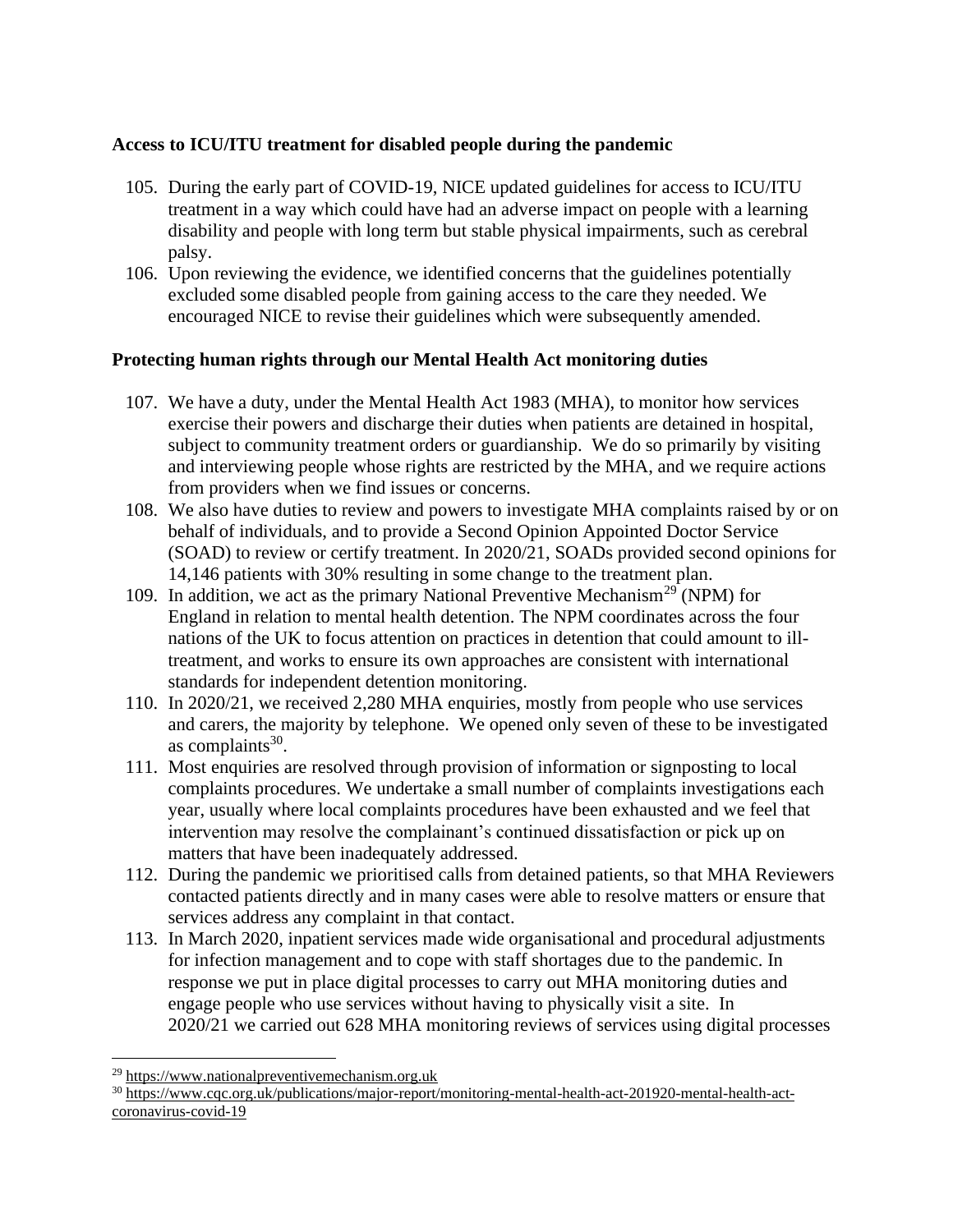and spoke with 1,916 patients and 1,113 carers. We were able to maintain contact with detained patients, carers, advocates and staff through digital access to maintain oversight. We continued to inspect mental health services in person in our regulatory role, based on risk throughout the pandemic.

- 114. We returned to site visits in July 2021. We retained some aspects of the above review methodology, in particular continuing to contact carers and advocates by telephone or video link outside of the physical visit, providing a more rounded picture of services.
- 115. Our revised methodology used during the pandemic is ready to be re-imposed if necessary, in line with the ongoing pandemic situation.
- 116. The Coronavirus Act carried amendments to the Mental Health Act 1983 in recognition of the difficulties in providing face to face support, and in particular prepared for the suspension of independent SOAD certification of treatment without consent. Due to our adoption of a SOAD review process using digital technology, this suspension did not have to be invoked and the power to do so now has been revoked.
- 117. Using our contacts with patients, families and staff, we identified and responded to new and significant challenges to human rights due to the pandemic - such as increased restrictions as result of blanket bans in services. We also influenced new national policy.
- 118. We successfully trialed and adopted digital tools at real pace, and where possible we involved people who would benefit from them, such as lived experience representatives who sat on project groups or supported testing and activities.
- 119. In past *Monitoring the Mental Health Act* annual reports, we have raised concerns over the compatibility of certain aspects of the Mental Health Act 1983 with European Convention on Human Rights.
- 120. In particular, we have been concerned that the three-month period in which medication for mental disorder can be initially administered without legal procedure to a detained patient's consent is unjustifiably long<sup>31</sup>.
- 121. The lack of patient choice in the identification of a 'nearest relative' under the MHA is also problematic in terms of Article 8 compliance.
- 122. We are pleased to note that proposals in *Reforming the Mental Health Act* White paper and subsequent consultation summary address these concerns and indicate measures to improve the law in a forthcoming Bill. $^{32}$

## **Deprivation of Liberty Safeguards as a human rights protection**

- 123. There are specific protections for people in care settings through the application of the Mental Health Act and authorisation of deprivations of liberty under the Mental Capacity Act (MCA).
- 124. The Deprivation of Liberty Safeguards (DoLS) legislation is in place to protect people in care homes and hospitals who may need to be deprived of their liberty and therefore provides protection for rights under ECHR Article 5. The safeguards help to ensure that the correct process is used to protect people's human rights if they lack the mental

<sup>31</sup> [https://www.cqc.org.uk/sites/default/files/20190108\\_mhareport2017\\_amend\\_1.pdf](https://www.cqc.org.uk/sites/default/files/20190108_mhareport2017_amend_1.pdf)

<sup>32</sup> [https://www.gov.uk/government/consultations/reforming-the-mental-health-act/outcome/reforming-the-mental](https://www.gov.uk/government/consultations/reforming-the-mental-health-act/outcome/reforming-the-mental-health-act-government-response)[health-act-government-response](https://www.gov.uk/government/consultations/reforming-the-mental-health-act/outcome/reforming-the-mental-health-act-government-response)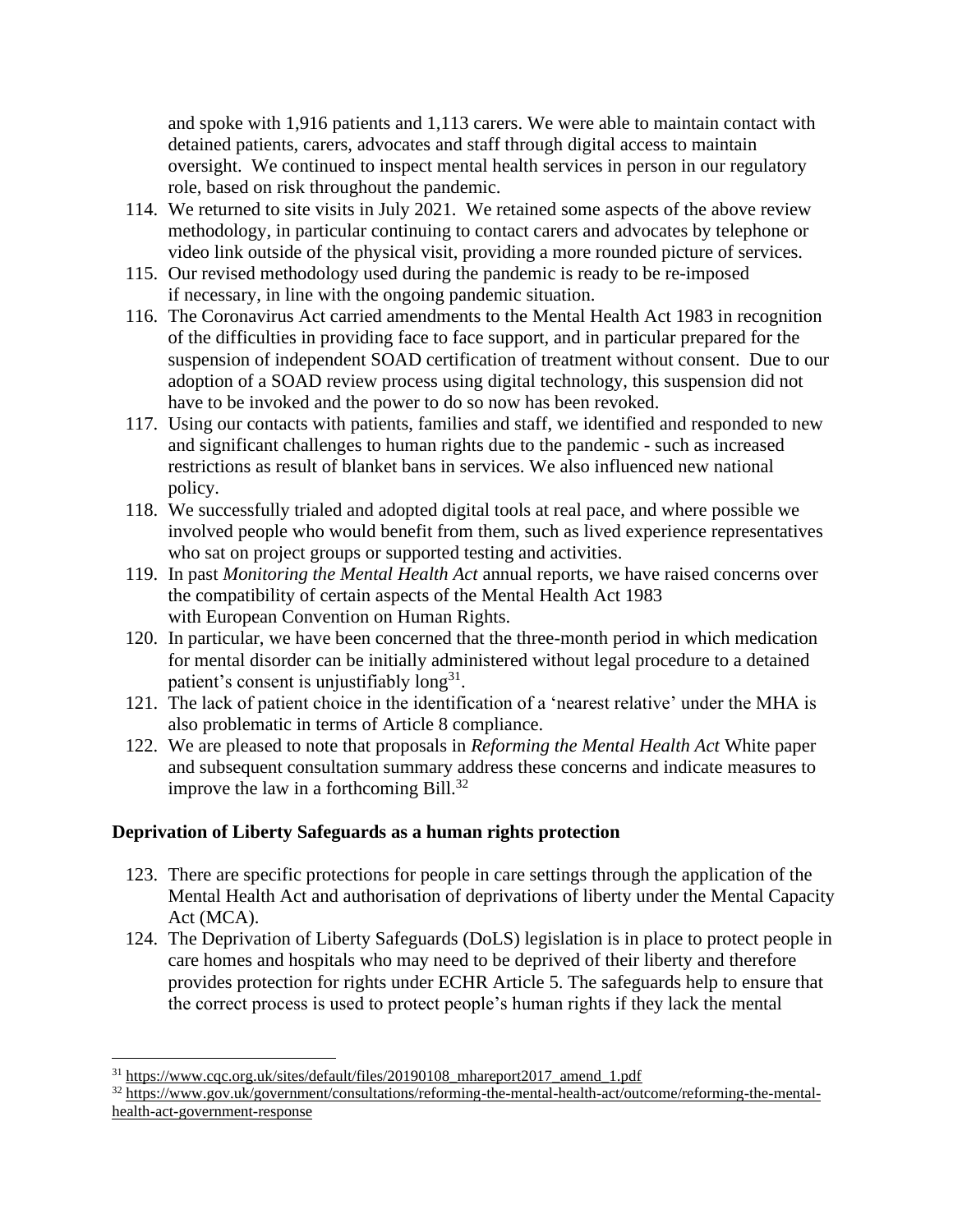capacity to consent to the arrangements for the care they need, are under continuous supervision and control, and are not free to leave.

- 125. In our report 'Monitoring the Mental Health Act 2018/2019<sup>33</sup> we stated that taking away a person's liberty so that they can be treated in hospital has a major impact on that person's life, work and family. It is therefore essential that this is carried out in a manner that respects their fundamental rights. Our report found that the reality is that this is frequently not the case.
- 126. It is difficult for patients, families, carers and professionals to navigate the complexity of the interface between the MHA, the Mental Capacity Act 2005 and the Deprivation of Liberty Safeguards.
- 127. In our 2018/2019 State of Care report, we highlighted our concerns about the level of services' awareness and understanding of the DoLS legislation, and that this was a primary reason for poor practice. We found some improvements before the pandemic<sup>34</sup> after the publication of our State of Care report.
- 128. In this year's State of Care report we found that while services have largely maintained levels of DoLS during 2020/21, they need to have a continued focus on people subject to a deprivation of liberty.
- 129. We continue to have concerns about delays in authorisations, which mean that individuals are deprived of their liberty longer than necessary, or without the appropriate legal authority and safeguards in place.
- 130. Many of the issues we have reported on previously have continued and/or have been exacerbated in the context of the pandemic and associated pressures on the system.
- 131. Providers are required to notify us without delay when the outcome of an application for a DoLS authorisation is known, including when authorisation has not been granted.
- 132. Numbers of notifications from adult social care services and hospitals reached their lowest point during the early months of the pandemic. In adult social care, we saw a sharp fall in the numbers of notifications received between March and April 2020. In hospitals, numbers were lowest in May 2020.
- 133. During the pandemic providers faced significant challenges in balancing adhering to government guidelines on infection prevention and control and managing the risk presented by COVID-19, with ensuring that they met any existing individual's DoLS conditions or new DoLS needed.
- 134. We saw good examples of providers thinking creatively to support social distancing and isolation in the least restrictive way possible – for example, allowing multiple individuals who had tested positive to socialise in one area of the care home.
- 135. However, in some cases, we were concerned that providers' focus shifted away from DoLS towards managing COVID-19 restrictions. When conditions on DoLS that are there to support the person, such as being able to go out, are not followed, this has a significant impact on the person.
- 136. Our inspectors have had concerns that social distancing and other restrictions have made it more difficult to meaningfully implement the DoLS process in a way that supported people's human rights. In particular, they have had concerns around a lack of visits from Relevant Person's Representatives (RPRs), families and other professionals, and the move to online assessments.

<sup>&</sup>lt;sup>33</sup> [https://www.cqc.org.uk/sites/default/files/20201127\\_mhareport1920\\_report.pdf](https://www.cqc.org.uk/sites/default/files/20201127_mhareport1920_report.pdf)

<sup>&</sup>lt;sup>34</sup> [https://www.cqc.org.uk/sites/default/files/20201016\\_stateofcare1920\\_fullreport.pdf](https://www.cqc.org.uk/sites/default/files/20201016_stateofcare1920_fullreport.pdf)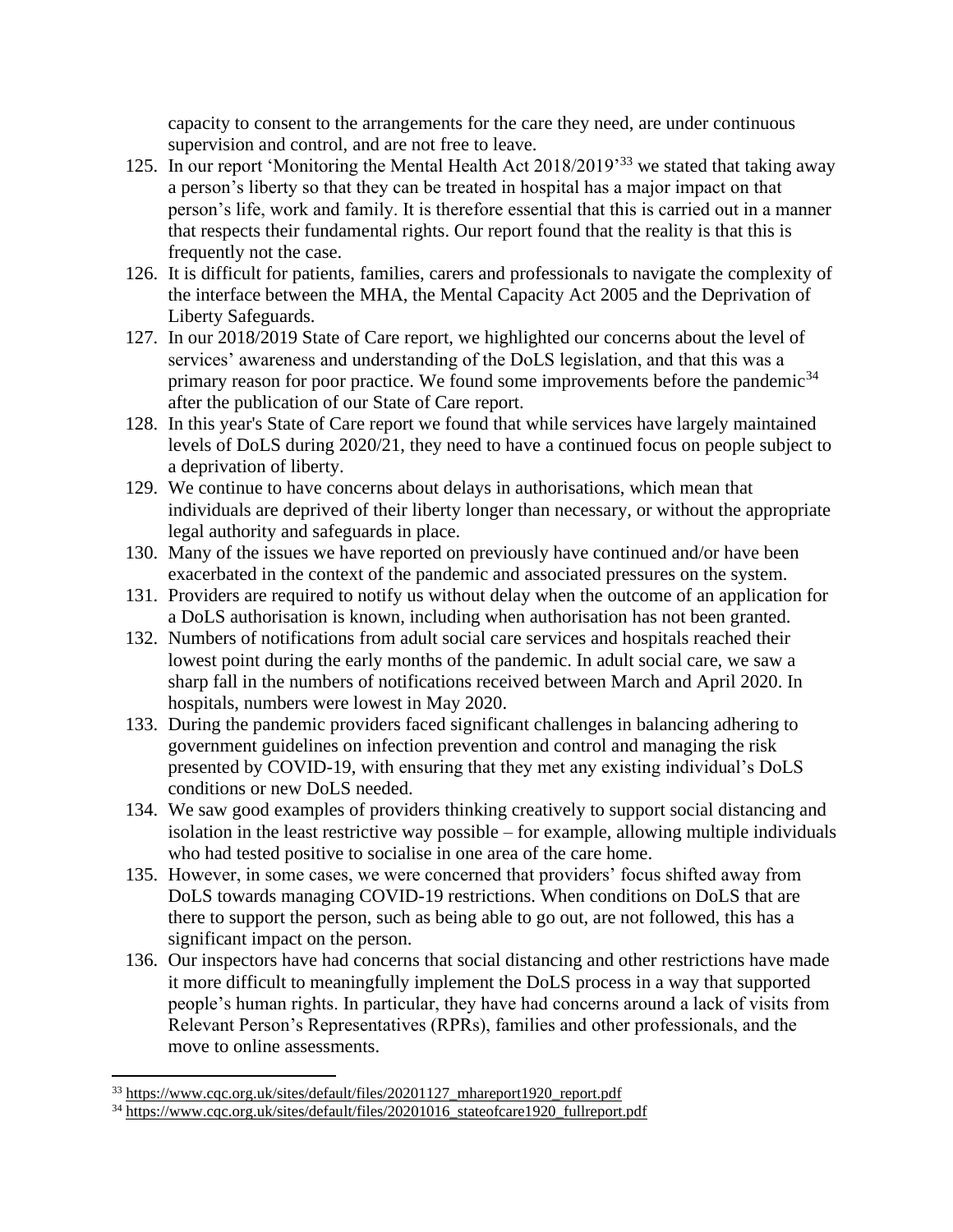137. Better training is needed to improve staff knowledge and understanding of DoLS and the MCA, and their importance in protecting people's human rights.

## **Liberty Protection Safeguards**

- 138. Liberty Protection Safeguards (LPS) were introduced in the Mental Capacity (Amendment) Act 2019 and will replace the Deprivation of Liberty Safeguards (DoLS) system. There will be an initial one-year period where DoLS and LPS are in operation at the same time, with full implementation expected to come into force in April 2022.
- 139. LPS will provide a legal framework for the lawful deprivation of liberty of those individuals receiving care and treatment, where they do not have capacity to consent to the arrangements for the care they need, are under continuous supervision and control, and are not free to leave.
- 140. The safeguards under LPS will have some significant differences to the those provided under DoLS, including the extension of scope to protect the rights of 16- and 17-year olds. LPS will apply to hospitals and care homes and will expand the system of administrative authorisation of deprivations of liberty to all settings where care is provided including private homes, residential schools and domiciliary care arrangements.
- 141. Under draft regulations currently being considered by the government, CQC, as a named monitoring body, will have a statutory duty to monitor and report on the operation of Liberty Protection Safeguards of those aged 18 or over.
- 142. A public consultation on the draft regulations and codes of practice is expected to be announced soon. During that consultation, we will engage with the DHSC to ensure that the codes and secondary legislation fully support our statutory duty to protect and promote the rights of people who use health and social care services, including their human rights, as well as its obligations under the National Preventative Mechanism.

## **Do Not Attempt Resuscitation**

- 143. In our 2021 review 'Respect, protect, connect' about Do Not Attempt Resuscitation (DNACPR) decision-making during the pandemic, we found a worrying picture of poor involvement of people using services, poor record keeping, and a lack of oversight and scrutiny of the decisions being made.
- 144. We made it clear that all health and care providers must assure themselves that any DNACPR decisions have been made appropriately, in discussion with the person and in line with legal requirements and best practice.
- 145. These shortfalls in governance must be addressed if providers are to assure themselves that decisions were, and are, being made on an individual basis, and in line with the person's wishes and human rights.
- 146. A key finding was that the issues uncovered in the report including limited understanding of the importance of good conversations around what should happen if someone was to become very ill, and the need for proper and consistent processes around this – pre-date the pandemic.
- 147. A lack of understanding of the Mental Capacity Act can lead to issues such as people being assessed as having capacity for a relevant decision when they no longer do. It can also prevent health and care workers, particularly those in care homes, from being able to